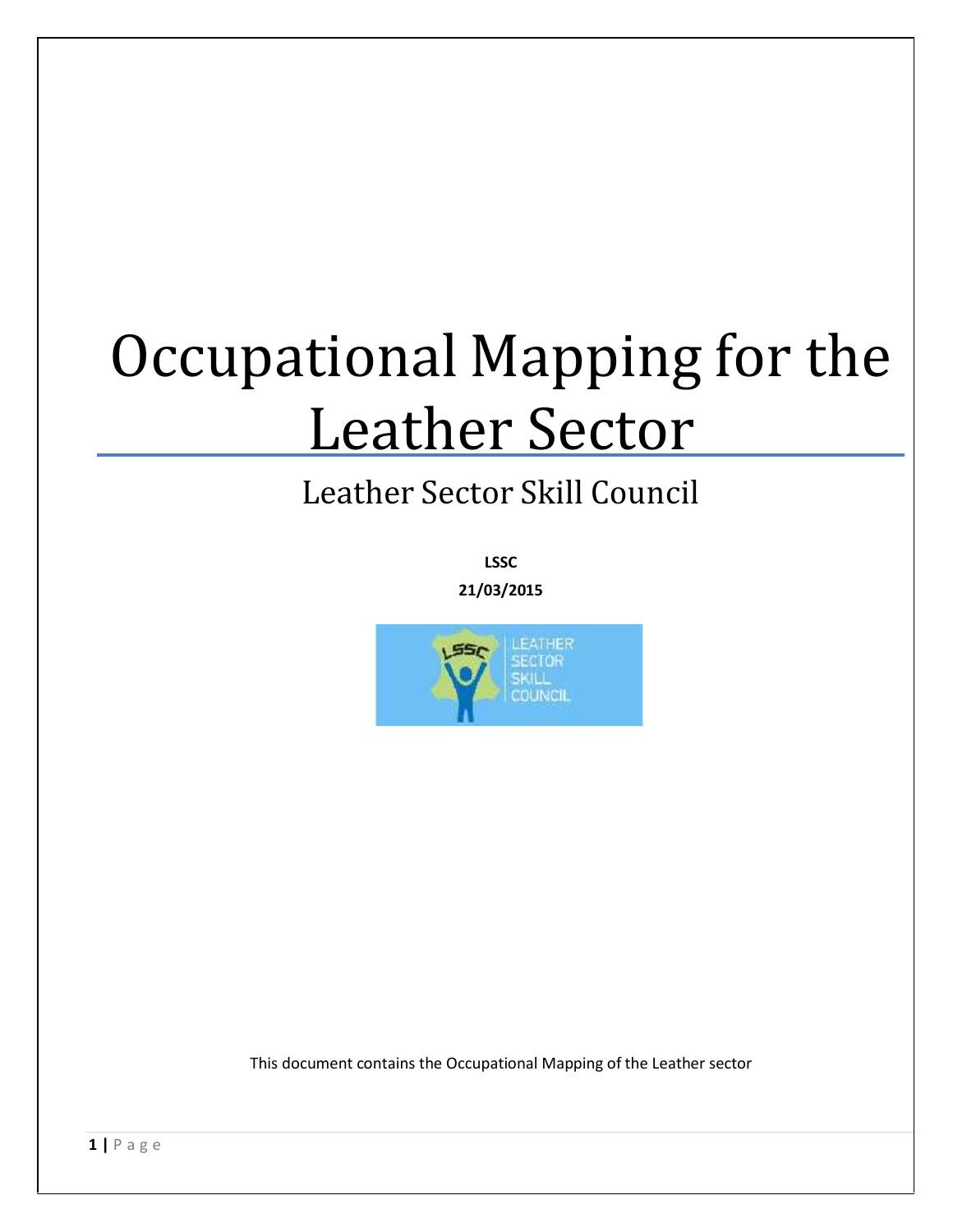# **Occupational Mapping**

#### **Identification of Occupations within the Sector & Sub Sectors**

The Leather industry would require a varied profile of skill sets; the following figure presents an overview of the profile of skill requirements as derived from human resource requirements across different sectors of the leather industry.



#### **Management, enabler and specialist roles (NVEQF Levels 5 to 10)**

Require technical training inputs, knowledge of complex operations and machinery, skills of supervision. The levels include supervisor to the doctorate level

15% - 18% of workforce within the sector

11% - 12% of incremental workforce required

#### **Shop-floor roles (NVEQF Levels 1 to 4)**

Acquired with a short/modular and focused intervention and thereby enhancing employability of those with minimal education

**22% - 85% of workforce**<br>**2** | P a g e 82% - 85% of workforce within the sector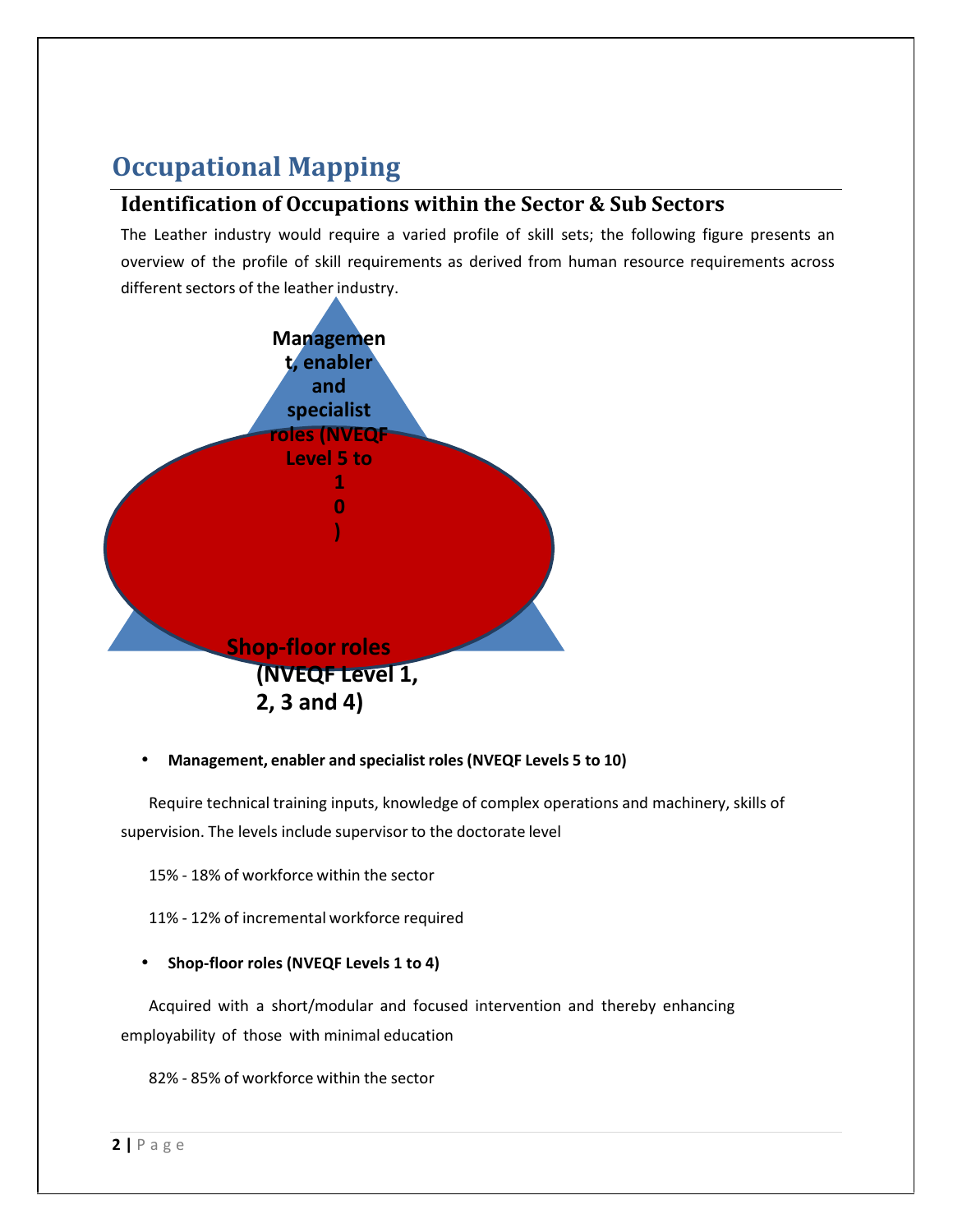#### 88% - 89% of incremental workforce required

As can be observed, the lower portion of the pyramid, 'Shop-floor' roles has the highest incremental requirement of human resources. It requires persons who are minimally educated, yet can handle simple and/or repetitive tasks (persons employed in activities such as cutting/clicking, stitching, finishing, etc.). Such skills can also be obtained in lesser time duration as compared to engineering or ITI. As many as over 2 million persons are required across various skill levels outlined above.

For this study, we have focused on the bottom of the pyramid i.e. Shop-floor roles within the three segments below considering the scope of the NOS development covering over 80% of the workforce (based on the scope of the RFP)– the Occupational mapping for the enabler and specialist roles will be completed subsequently in Phase 2.

- Finished Leather
- Footwear & Components
- Leather Garments & Goods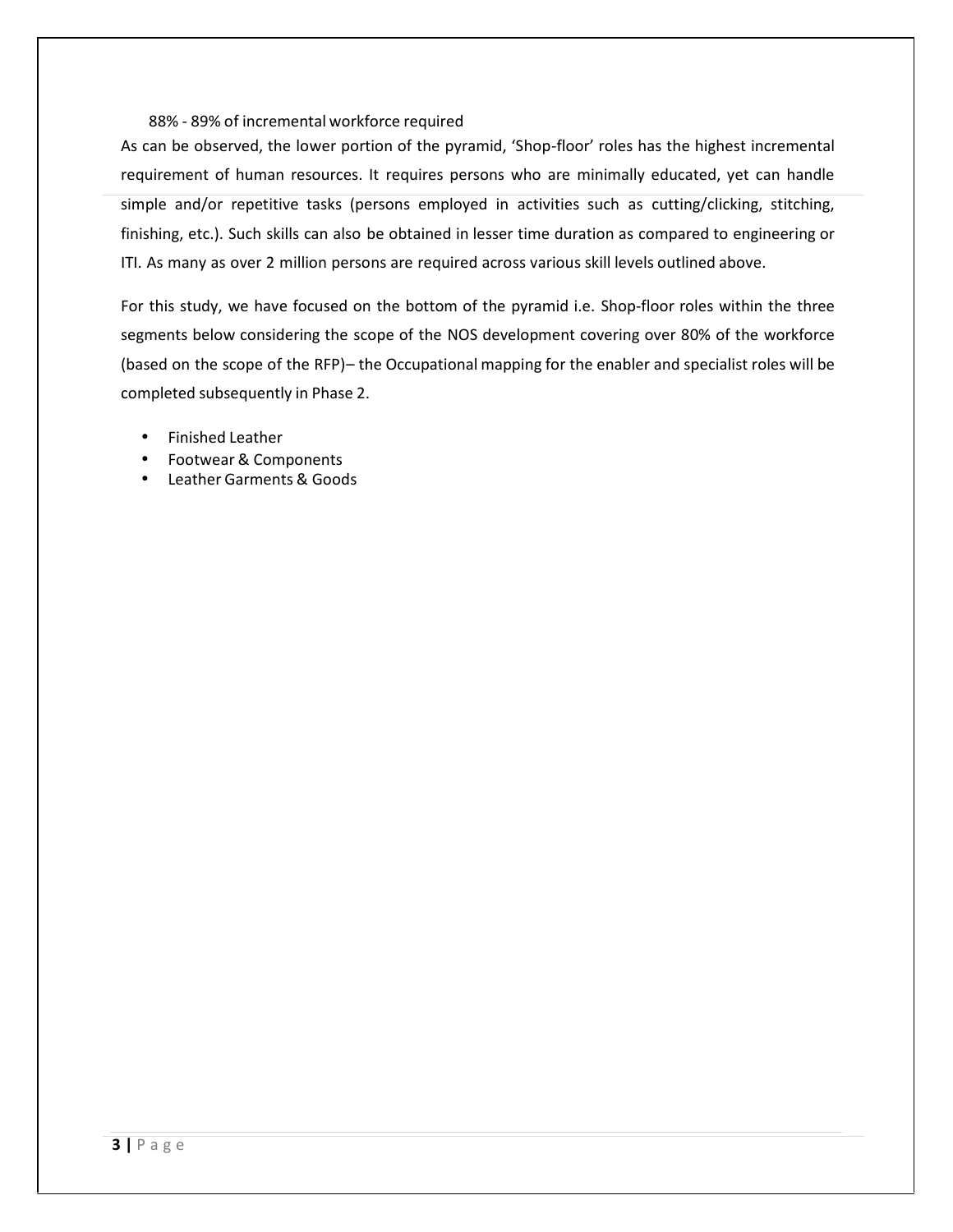## **Occupational Mapping in detail for Finished Leather**

| <b>Finance</b>     | <b>Procurement</b> | R &D/Design  | <b>Quality</b> | <b>Production</b>                                                                    |
|--------------------|--------------------|--------------|----------------|--------------------------------------------------------------------------------------|
| To be              | To be Mapped       | To be Mapped | To be Mapped   | Head - Production                                                                    |
| Mapped             | Later              | Later        | Later          |                                                                                      |
| Later              |                    |              | To be Mapped   | Plant Manager<br>$\bullet$                                                           |
|                    |                    |              | Later          | Plant Supervisor - Finished Leather<br>٠                                             |
|                    |                    |              | Quality        | Supervisor/Foreman - Wet<br>$\bullet$                                                |
|                    |                    |              | Supervisor     | Operations<br>$\bullet$                                                              |
|                    |                    |              |                | Supervisor/Foreman - Dry<br>$\bullet$                                                |
|                    |                    |              |                | Operations<br>$\bullet$                                                              |
|                    |                    |              |                | Supervisor/ Foreman - Finishing<br>$\bullet$                                         |
|                    |                    |              | Quality        | Fleshing Operator (Phase I)<br>$\bullet$                                             |
|                    |                    |              | Inspector      | Soaking Operator (Phase I)<br>$\bullet$                                              |
|                    |                    |              |                | Liming Operator (Phase I)                                                            |
|                    |                    |              |                | <b>Bating Operator (Phase I)</b><br>$\bullet$                                        |
|                    |                    |              |                | Splitting Operator(Phase I)<br>$\bullet$<br>Pickling Operator (Phase I)<br>$\bullet$ |
|                    |                    |              |                | De Pickling (Phase I)<br>$\bullet$                                                   |
|                    |                    |              |                | Tanning Operator (Phase I)<br>$\bullet$                                              |
|                    |                    |              |                | Drying Operator (Phase I)<br>$\bullet$                                               |
|                    |                    |              |                | Sammying Operator (Phase I)<br>$\bullet$                                             |
|                    |                    |              |                | Shaving Operator (Phase I)<br>$\bullet$                                              |
|                    |                    |              |                | Fat liquoring Operator (Phase I)<br>$\bullet$                                        |
|                    |                    |              |                | Staking Operator (Phase I)<br>$\bullet$                                              |
|                    |                    |              |                | Buffing / Snuffing operator (Phase I)<br>$\bullet$                                   |
|                    |                    |              |                | <b>Scudding Operator (Phase II)</b><br>$\bullet$                                     |
|                    |                    |              |                | De Liming Operator (Phase I)<br>$\bullet$                                            |
|                    |                    |              |                | Re Liming Operator (Phase I)<br>$\bullet$                                            |
|                    |                    |              |                | Degreasing Operator (Phase I)<br>$\bullet$                                           |
|                    |                    |              |                | Setting Operator (Phase II)<br>$\bullet$                                             |
|                    |                    |              |                | Oiling Operator (Phase II)                                                           |
|                    |                    |              |                | <b>Brushing Operator (Phase II)</b><br>$\bullet$                                     |
|                    |                    |              |                | Spraying Operator (Phase II)                                                         |
|                    |                    |              |                | Roller Coating Operator (Phase II)                                                   |
|                    |                    |              |                | Embosser(Phase II)                                                                   |
|                    |                    |              |                | Plating Operator (Phase II)                                                          |
|                    |                    |              |                | Polishing Operator (Phase II)                                                        |
|                    |                    |              |                | <b>Curtain Coating Operator (Phase II)</b>                                           |
|                    |                    |              |                | Ironing Operator (Phase II)                                                          |
|                    |                    |              |                | Combing Operator (Phase II)                                                          |
|                    |                    |              |                | <b>Glazing Operator (Phase II)</b>                                                   |
|                    |                    |              |                | Staking Operator (Phase I)<br>Buffing / Snuffing operator (Phase I)                  |
|                    |                    |              |                |                                                                                      |
|                    |                    |              |                |                                                                                      |
| $4   P \text{age}$ |                    |              |                |                                                                                      |
|                    |                    |              |                |                                                                                      |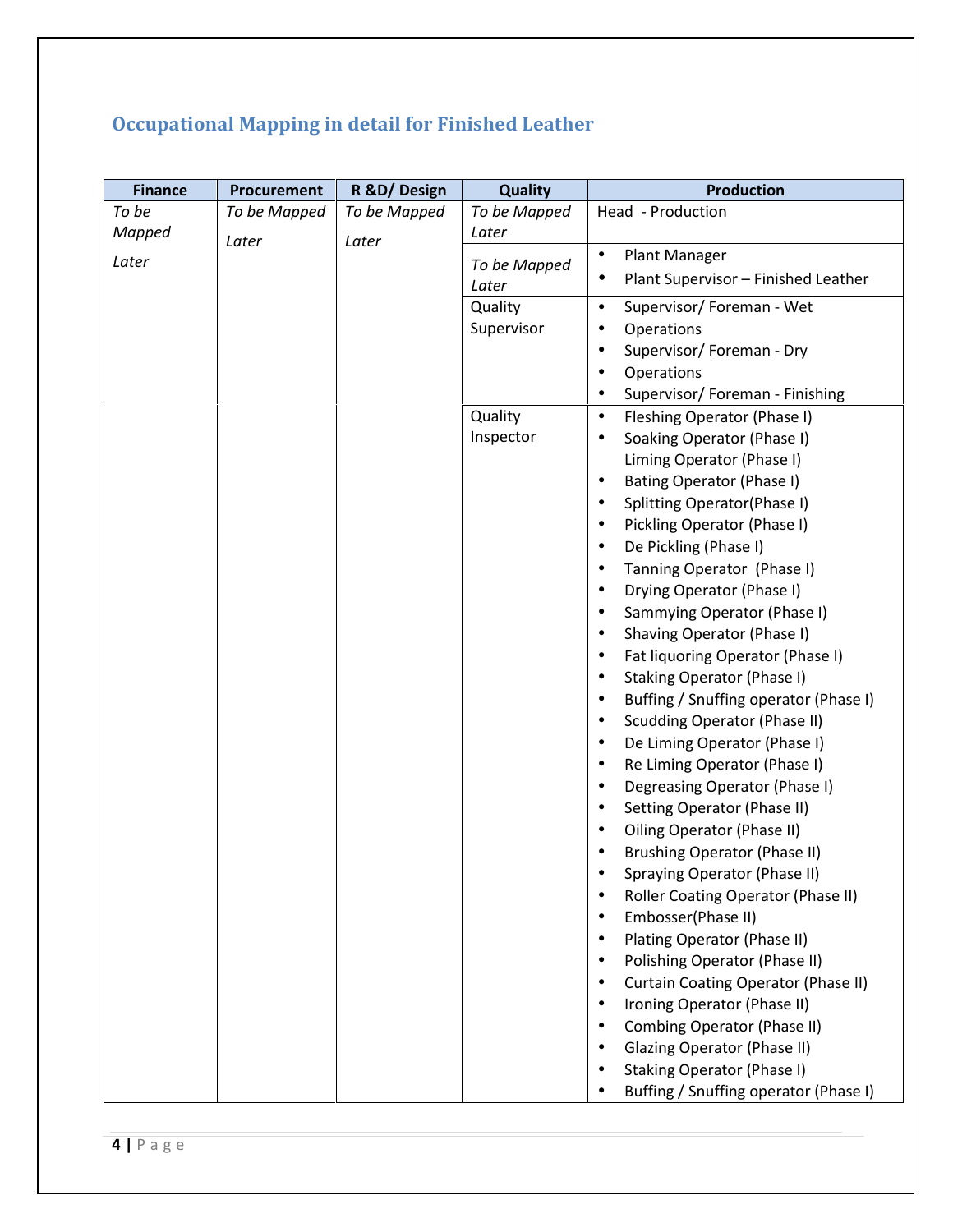|            | Quality<br>Supervisor | <b>Scudding Operator (Phase II)</b><br>$\bullet$<br>De Liming Operator (Phase I)<br>$\bullet$<br>Re Liming Operator (Phase I)<br>$\bullet$<br>Degreasing Operator (Phase I)<br>$\bullet$<br>Setting Operator (Phase II)<br>$\bullet$<br>Oiling Operator (Phase II)<br>$\bullet$<br><b>Brushing Operator (Phase II)</b><br>$\bullet$<br>Spraying Operator (Phase II)<br>$\bullet$<br>Roller Coating Operator (Phase II)<br>$\bullet$<br>Embosser(Phase II)<br>$\bullet$<br>Plating Operator (Phase II)<br>$\bullet$<br>Polishing Operator (Phase II)<br>$\bullet$<br>Curtain Coating Operator (Phase II)<br>$\bullet$<br>Ironing Operator (Phase II)<br>$\bullet$<br>Combing Operator (Phase II)<br>$\bullet$<br>Glazing Operator (Phase II)<br>$\bullet$<br>Frizing operator<br>$\bullet$<br>Re-tanning Operator<br>$\bullet$<br><b>Dyeing Operator</b><br>$\bullet$<br><b>Filling Operator</b><br>$\bullet$<br>Leather Technician<br>$\bullet$<br>Sorter- In Charge<br>$\bullet$<br>Storing - In Charge<br>$\bullet$<br>Supervisor/ Foreman - Wet<br>$\bullet$<br>Operations<br>$\bullet$<br>Supervisor/Foreman - Dry<br>$\bullet$<br>Operations<br>$\bullet$<br>Supervisor/Foreman -<br>$\bullet$<br>Finishing<br>Wet Operations Helper (Phase I)<br>$\bullet$<br>Dry Operation Helper (Phase I)<br>Finishing Operation Helper (Phase<br>$\bullet$<br>I)<br><b>Sorting Helper</b><br>$\bullet$ |
|------------|-----------------------|--------------------------------------------------------------------------------------------------------------------------------------------------------------------------------------------------------------------------------------------------------------------------------------------------------------------------------------------------------------------------------------------------------------------------------------------------------------------------------------------------------------------------------------------------------------------------------------------------------------------------------------------------------------------------------------------------------------------------------------------------------------------------------------------------------------------------------------------------------------------------------------------------------------------------------------------------------------------------------------------------------------------------------------------------------------------------------------------------------------------------------------------------------------------------------------------------------------------------------------------------------------------------------------------------------------------------------------------------------------------------------------------------|
| $5$   Page |                       |                                                                                                                                                                                                                                                                                                                                                                                                                                                                                                                                                                                                                                                                                                                                                                                                                                                                                                                                                                                                                                                                                                                                                                                                                                                                                                                                                                                                  |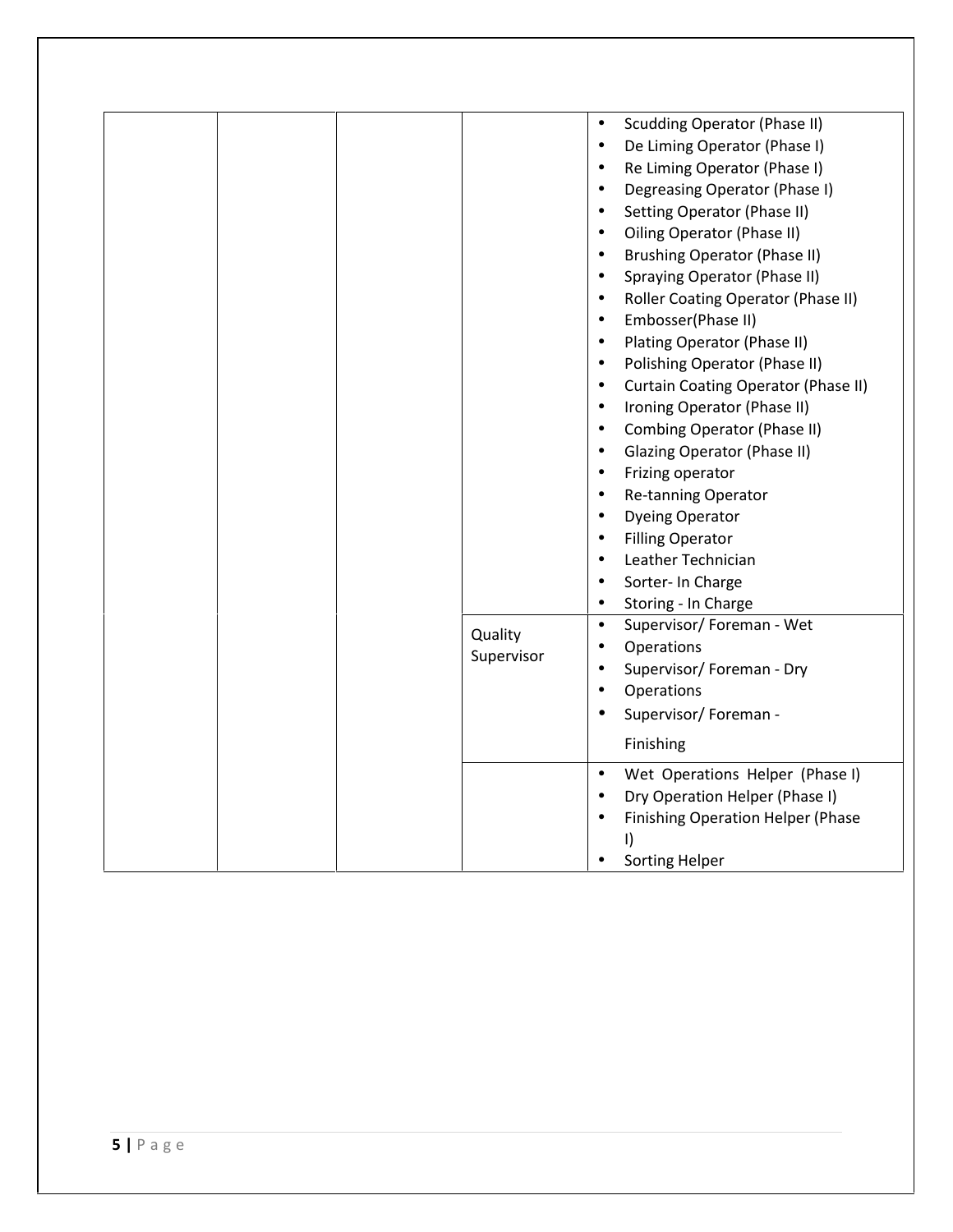| <b>Occupation</b> | <b>Suggested Job Role</b>                                                                                                                                                                     | <b>Summary</b>                                                                                                                                                                                                                                                                                                                                                                                                                   | % of<br>workforce in the<br>role |
|-------------------|-----------------------------------------------------------------------------------------------------------------------------------------------------------------------------------------------|----------------------------------------------------------------------------------------------------------------------------------------------------------------------------------------------------------------------------------------------------------------------------------------------------------------------------------------------------------------------------------------------------------------------------------|----------------------------------|
| Wet<br>Operations | Wet<br>Operations<br>Operators:<br>Fleshing<br>Operator<br>Soaking<br>Operator<br>Liming<br>Operator<br><b>Bating</b>                                                                         | Responsible for wet blue processing by<br>operating machinery. Wet blue is the<br>intermediate stage of leather processing. The<br>wet blue hides are tanned and can be stored or<br>transported<br>from the tannery to finishing plants -domestic or<br>export- involves Fleshing, Soaking, Hair<br>Removal, Liming, De-liming, Bating, Picking,<br>Tanning and basification, Sammying-- vegetable<br>tanning or chrome tanning | 20%                              |
|                   | Wet Operations<br>Helper<br>(Multi Skilled)                                                                                                                                                   | This involves providing support to the quality and<br>effectiveness for wet blue processing operations<br>but do not physically alter the product for<br>example assisting main operator and coordinating<br>activities, cleaning equipment, providing inputs<br>and preparatory work for each of the processes,<br>removes product, machine attachments and                                                                     | 12%                              |
|                   | <b>Finishing Operators:</b><br><b>Shaving Operator</b><br>Re-tanning Operator<br><b>Dyeing Operator</b><br><b>Fat-liquoring Operator</b><br>Filling<br>Operator<br><b>Staking</b><br>Operator | Responsible for finishing operations such as<br>splitting<br>and shaving, re-tanning, dyeing, fat-liquoring,<br>drying, buffing, finishing, embossing, staking                                                                                                                                                                                                                                                                   | 30%                              |
| Dry<br>Operations | Embosser                                                                                                                                                                                      | Responsible for pasting shapes and emblems on<br>the<br>product as per the customer requirements                                                                                                                                                                                                                                                                                                                                 | 2%                               |
|                   | Dry Operation Helper                                                                                                                                                                          | Role involves providing support to the quality and<br>effectiveness for wet blue processing operations<br>but do not physically alter the product for<br>example assisting main operator and coordinating<br>activities, cleaning equipment, providing inputs<br>and preparatory work for each of the processes,<br>removes product, machine attachments and<br>waste material from machine,                                     | 18%                              |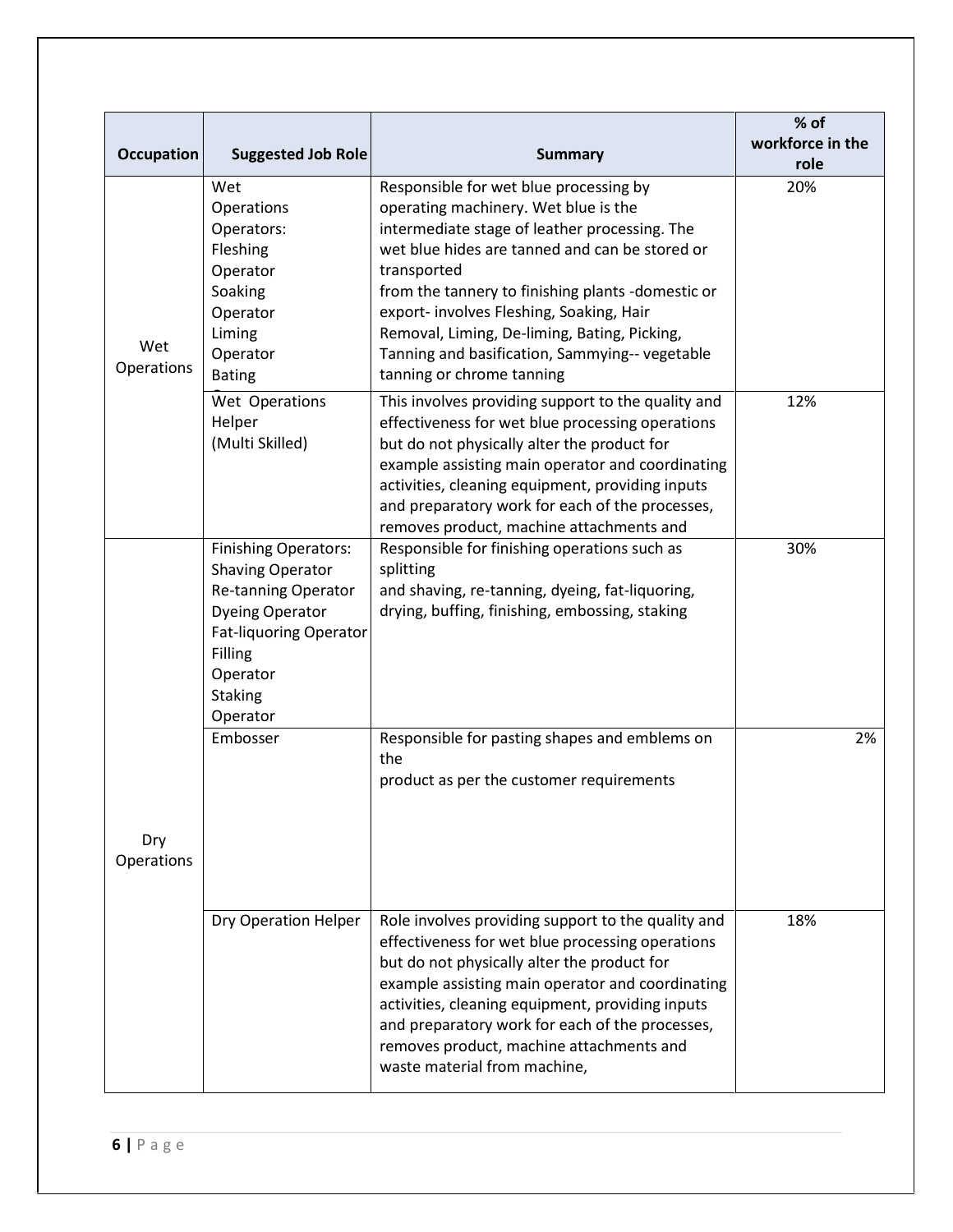|            | Leather Technician             | Dyes the raw material to the right color, article,<br>premium, etc. as per the customer<br>specifications and supervises the helpers                                                                                         | 1% |
|------------|--------------------------------|------------------------------------------------------------------------------------------------------------------------------------------------------------------------------------------------------------------------------|----|
|            | Helper-Dyeing                  | Helps the operator in dyeing the raw material as<br>per                                                                                                                                                                      | 2% |
| Finishing  | Helper-Packing and<br>Dispatch | Assist in packing as per specifications                                                                                                                                                                                      | 5% |
| Operations | Sorter- In Charge              | To sort out<br>1.the wet blue leather and pass it to production<br>after checking for all quality checks as per<br>customer requirement and<br>2.the finished product as per customer<br>requirement and pass it for packing | 1% |
|            | Sorter-Helper                  | To help out in sorting the raw material and<br>finished                                                                                                                                                                      | 2% |
|            | Storing - In Charge            | In charge of the inventory control and responsible<br>for                                                                                                                                                                    | 1% |
|            | Storing - Helper               | Assist in checking incoming materials w.r.t quantity<br>and                                                                                                                                                                  | 2% |
| Quality    | Q C Supervisor                 | Responsible for the quality checks after each stage<br>of                                                                                                                                                                    | 2% |
| Control    | Q C Inspector                  | Assists the supervisor in conducting quality checks<br>as                                                                                                                                                                    | 2% |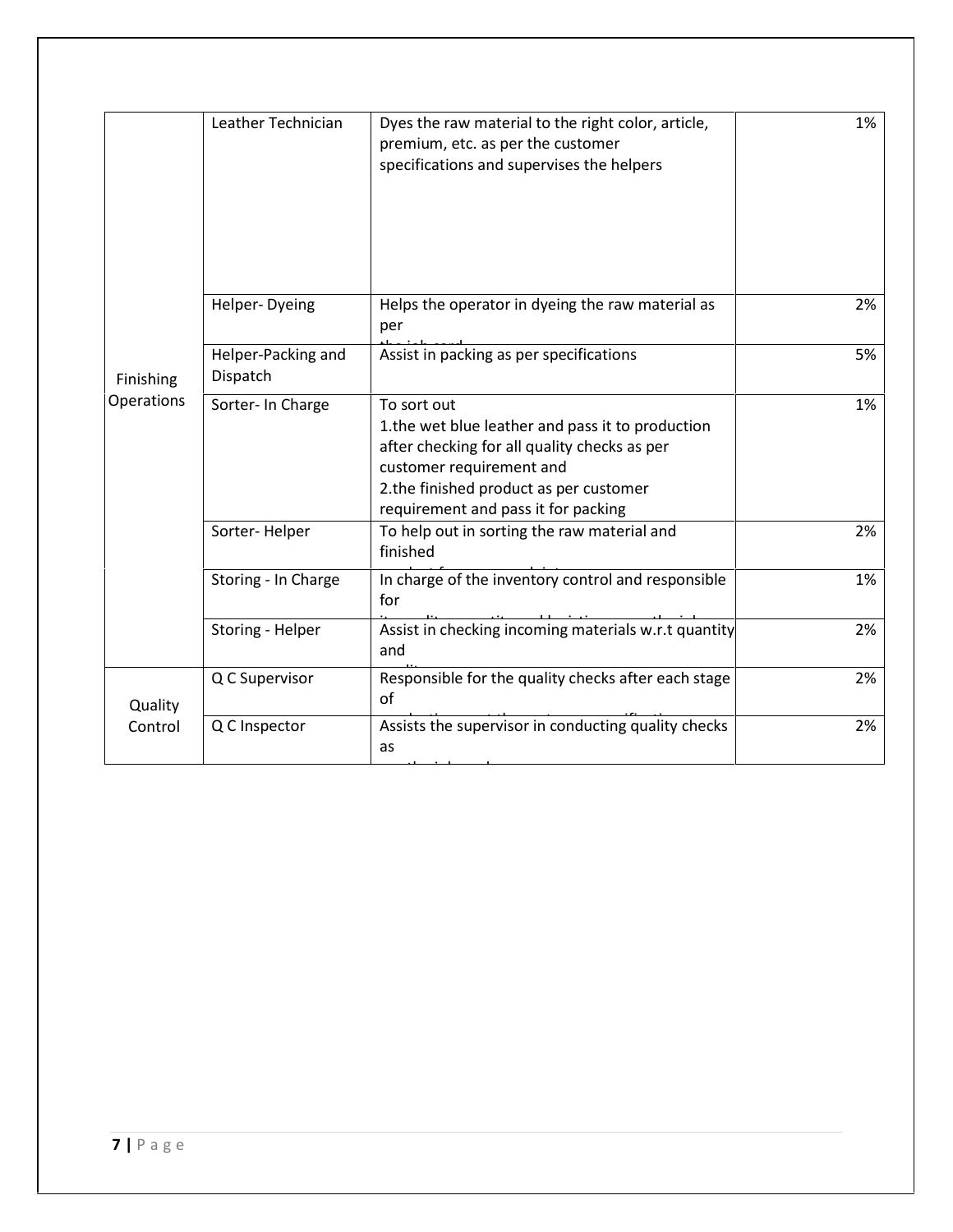| <b>Finance</b> | Procurement | R &D/Design          | <b>Quality</b>         | <b>Production</b>                               |
|----------------|-------------|----------------------|------------------------|-------------------------------------------------|
| To be          | To be       | To be Mapped         | To be Mapped           | <b>Head - Production</b>                        |
| Mapped         | Mapped      |                      | To be Mapped           | Plant Manager                                   |
|                |             |                      |                        | Plant Supervisor                                |
|                |             | Pattern<br>$\bullet$ | <b>Quality Control</b> | <b>Supervisor Upper Making</b><br>$\bullet$     |
|                |             | Designer             | Supervisor             | (Phase II)                                      |
|                |             | Product<br>$\bullet$ |                        | <b>Supervisor Bottom Making</b><br>$\bullet$    |
|                |             | Developer            |                        | <b>Supervisor Finishing</b><br>$\bullet$        |
|                |             | (Phase II)           |                        | Sorter in Charge<br>$\bullet$                   |
|                |             | CAD/CAM<br>$\bullet$ |                        | Store In Charge (Phase II)<br>$\bullet$         |
|                |             | Operator             |                        | Line Supervisor (Phase II)<br>$\bullet$         |
|                |             | (Phase II)           |                        | Moulding Supervisor- Non<br>$\bullet$           |
|                |             |                      |                        | Leather (Phase II)                              |
|                |             |                      | Quality<br>$\bullet$   | Cutting Operator (Phase I)<br>$\bullet$         |
|                |             |                      | Control                | Paster (Phase I)<br>$\bullet$                   |
|                |             |                      | Inspector              | Stitching Operator (Phase I)<br>$\bullet$       |
|                |             |                      | Quality                | Heel Builder (Phase II)<br>$\bullet$            |
|                |             |                      | Control                | Pattern Designer (Phase II)<br>$\bullet$        |
|                |             |                      | Inspector-             | Pattern Cutter (Phase II)<br>$\bullet$          |
|                |             |                      | Non                    | Ironing Operator (Phase I)<br>$\bullet$         |
|                |             |                      | leather(               | Decorator (Phase I)<br>$\bullet$                |
|                |             |                      | Phase II)              | Fitter (Phase I)<br>$\bullet$                   |
|                |             |                      |                        | <b>Buffing Operator (Phase II)</b><br>$\bullet$ |
|                |             |                      |                        | Roughing Operator (Phase II)<br>$\bullet$       |
|                |             |                      |                        | Heel Attacher (Phase II)<br>$\bullet$           |
|                |             |                      |                        | Cooling and De lasting<br>$\bullet$             |
|                |             |                      |                        | Operator (Phase II)                             |
|                |             |                      |                        | <b>Sole Pressing Operator</b><br>$\bullet$      |
|                |             |                      |                        | (Phase II)                                      |
|                |             |                      |                        | Sample Maker (Phase II)<br>$\bullet$            |
|                |             |                      |                        | <b>Reactivating Operator</b><br>$\bullet$       |
|                |             |                      |                        | (Phasell)                                       |
|                |             |                      |                        | Vamp Lift Fixing Operator                       |
|                |             |                      |                        | (Phase1 & II)                                   |
|                |             |                      |                        | Cleaning- Upper Sole (Phase<br>$\bullet$        |
|                |             |                      |                        | $\parallel$                                     |
|                |             |                      |                        | Size Fixing Operator (Phase                     |
|                |             |                      |                        | $\parallel$                                     |
|                |             |                      |                        | Eye Letting and Punching                        |
|                |             |                      |                        | Operator (Phase I)                              |
|                |             |                      |                        | Stamping & Embosser(Phase                       |
|                |             |                      |                        | I)                                              |
|                |             |                      |                        | Skiver-Machine (Phase I)<br>$\bullet$           |
|                |             |                      |                        | Skiver-Hand(Phase II)                           |
|                |             |                      |                        | Laster-Hand (Phase II)<br>$\bullet$             |
| $8$   Page     |             |                      |                        |                                                 |

## **Occupational Mapping in detail for Footwear**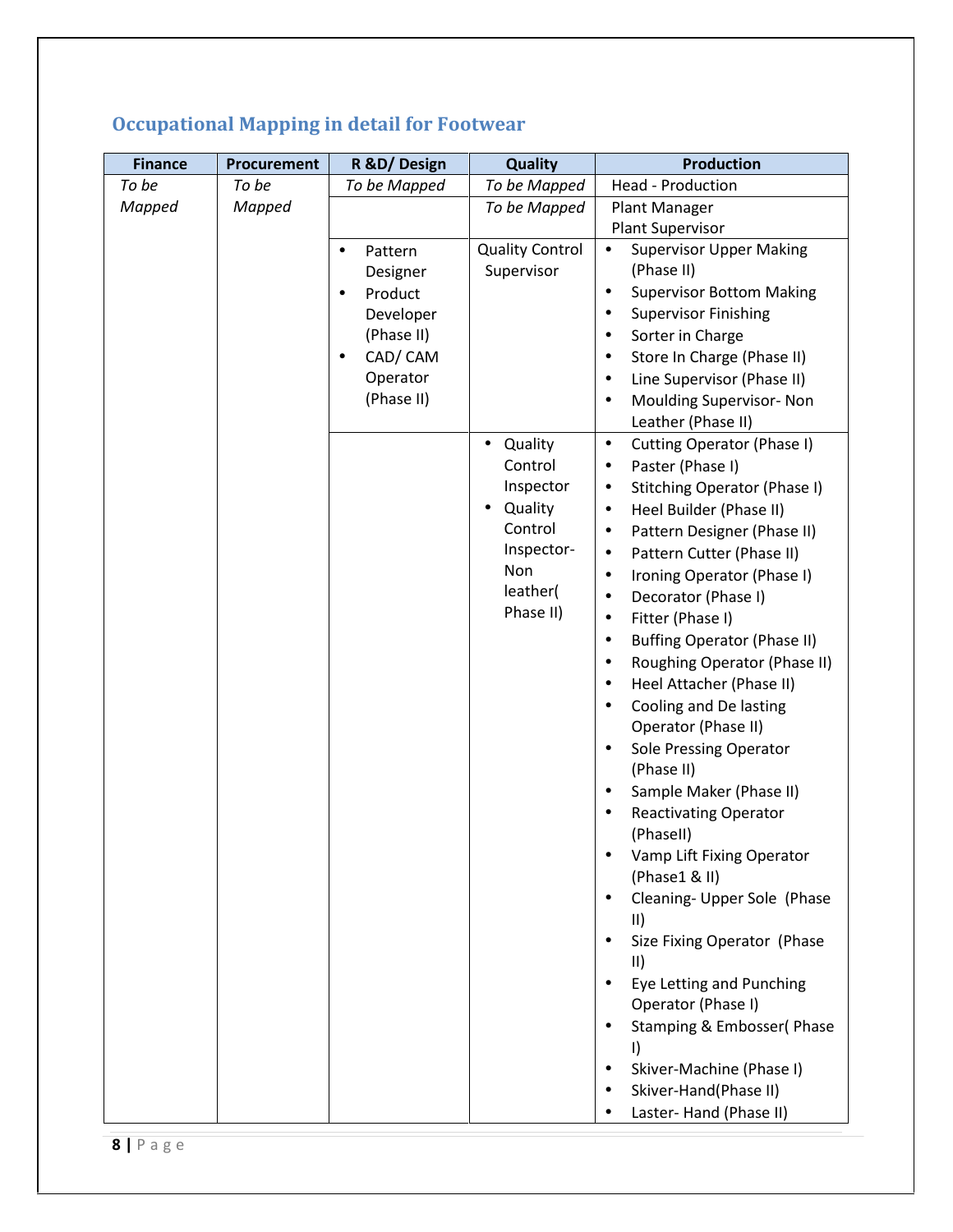| Finishing Operator (Phase II)<br><b>Brushing Operator (Phase II)</b><br>Laquering Operator (Phase II)<br>Tag Level Fixing Operator<br>(Phase II)<br>Packer (Phase II)<br>$\bullet$<br>Product Developer (Phase II)<br>$\bullet$<br>Pattern Cutter (Phase II)<br>CAD/CAM Operator (Phase II)<br>$\bullet$<br>Sample Maker (Phase II)<br>Moulder (non-leather)<br>٠<br>Splitter<br><b>Moulding Operator-Non</b> |
|---------------------------------------------------------------------------------------------------------------------------------------------------------------------------------------------------------------------------------------------------------------------------------------------------------------------------------------------------------------------------------------------------------------|
| Leather<br><b>Quality Control</b><br><b>Upper Making Helper (Phase</b><br>$\bullet$<br>Helper<br><b>Bottom Making Helper (Phase</b><br>I)<br>Finishing Helper (Phase I)<br>Packing Helper (Phase I)<br>Sorter-Helper (Phase I)<br>Store - Helper                                                                                                                                                              |

| <b>Occupation</b> | <b>Suggested Job</b><br>Role          | <b>Job Summary</b>                                                                                                           | % of workforce in<br>the role |
|-------------------|---------------------------------------|------------------------------------------------------------------------------------------------------------------------------|-------------------------------|
| Cutting           | Cutter<br>Operator                    | To sort out and cut the right piece of leather<br>for the different components of the footwear                               | 10%                           |
|                   | Footwear<br>Helper (Multi<br>Skilled) | To assist the operator in cutting, stitching and<br>sorting out the right material                                           | 12%                           |
| Pasting           | Paster                                | To strengthen the sole of the footwear using<br>Chemicals                                                                    | 2%                            |
|                   | Stitching<br>Operator                 | Stitching the different components of the<br>Product                                                                         | 20%                           |
| Stitching         | <b>Heel Builder</b>                   | Operates heel building machine to build up<br>shoe heel by gluing and nailing heel lifts<br>(small leather pieces) together. | 2%                            |
|                   | Pattern<br>Designer                   | Designs the patterns                                                                                                         | 1%                            |
| Pattern Cutting   | <b>Pattern Cutter</b>                 | Cut the given pattern                                                                                                        | 1%                            |
| Splitting         | Splitter                              | Reducing the thickness uniformly across the<br>Component                                                                     | 3%                            |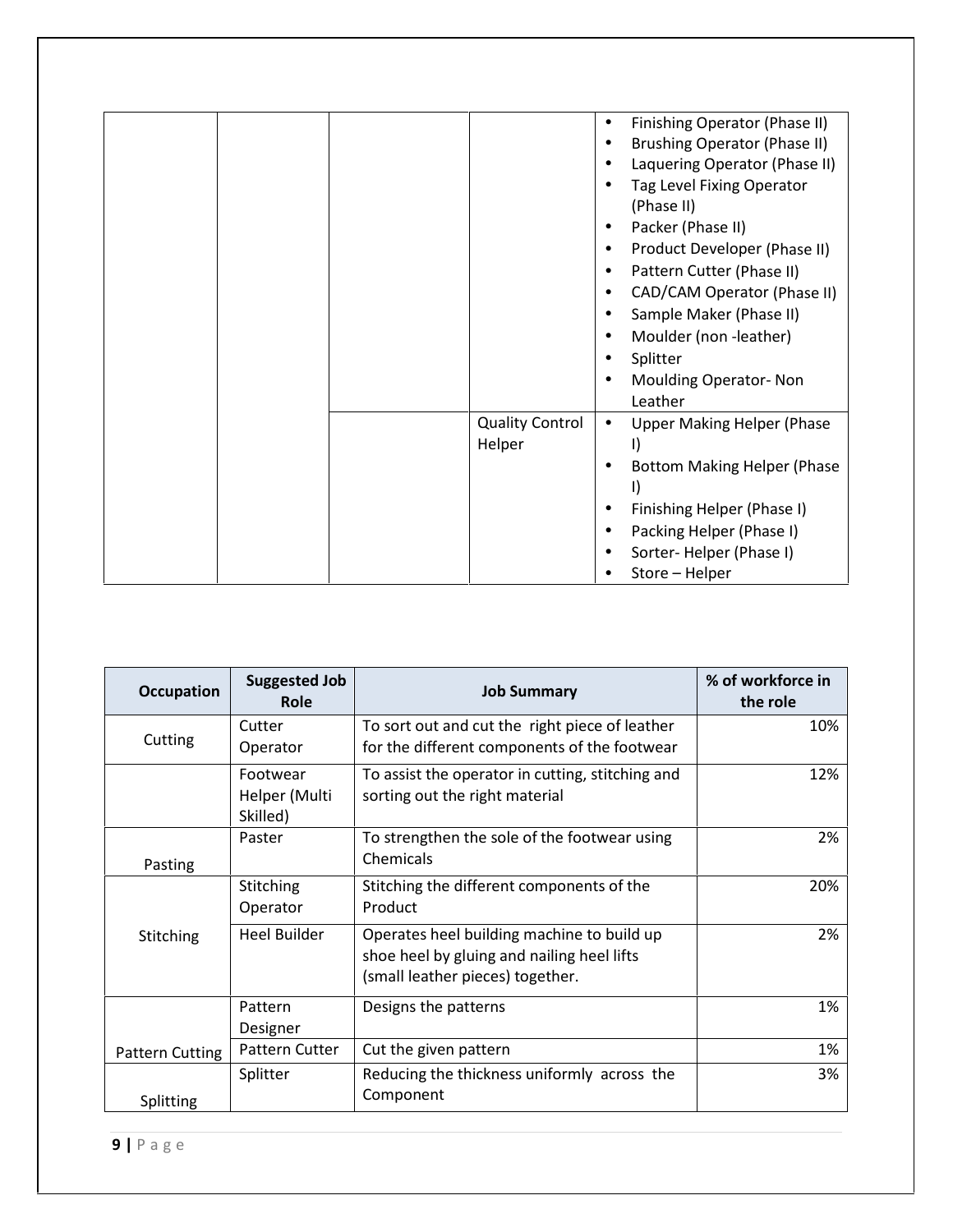| Skiving       | Skiver                | Reducing the thickness uniformly across the<br>corners of the component                                                                                                                                                | 3%  |
|---------------|-----------------------|------------------------------------------------------------------------------------------------------------------------------------------------------------------------------------------------------------------------|-----|
| Lasting       | Laster                | Responsible for molding completed uppers into<br>a shape of foot with the help of a "Last". Last<br>is a plastic shape that simulates the foot<br>shape.                                                               | 5%  |
| Finishing     | Finishing<br>Operator | Responsible for giving the product an attractive<br>finish and to ensure that the edge is<br>waterproof; they are stained, polished and<br>waxed sole edge and heel are trimmed<br>and buffed to give a smooth finish. | 10% |
|               | Finishing<br>Helper   | Assists the operator in the various stages of<br>buffing, polishing, staining, cleaning etc.                                                                                                                           | 12% |
| Packing       | Packer                | Responsible for the packing and dispatch of the<br>finished product as per the job card, keeping<br>in mind the quality of the end product                                                                             | 2%  |
|               | Packing Helper        | packing of the end product as per the job card                                                                                                                                                                         | 4%  |
| Sorting       | Sorter-In             | To sort out the raw material and the finished                                                                                                                                                                          | 1%  |
|               | Sorter-Helper         | To help out in sorting the raw material and                                                                                                                                                                            | 5%  |
| Quality       | Q C Supervisor        | Responsible for the quality checks after<br>each stage of production w.r.t the customer                                                                                                                                | 2%  |
| Control       | Q C Helper            | Assists the supervisor in conducting quality<br>checks as per the job card                                                                                                                                             | 2%  |
|               | Store - In<br>Charge  | In charge of the inventory control and<br>responsible for its quality, quantity                                                                                                                                        | 1%  |
| <b>Stores</b> | Store - Helper        | Assist in checking incoming materials w.r.t<br>quantity and quality                                                                                                                                                    | 2%  |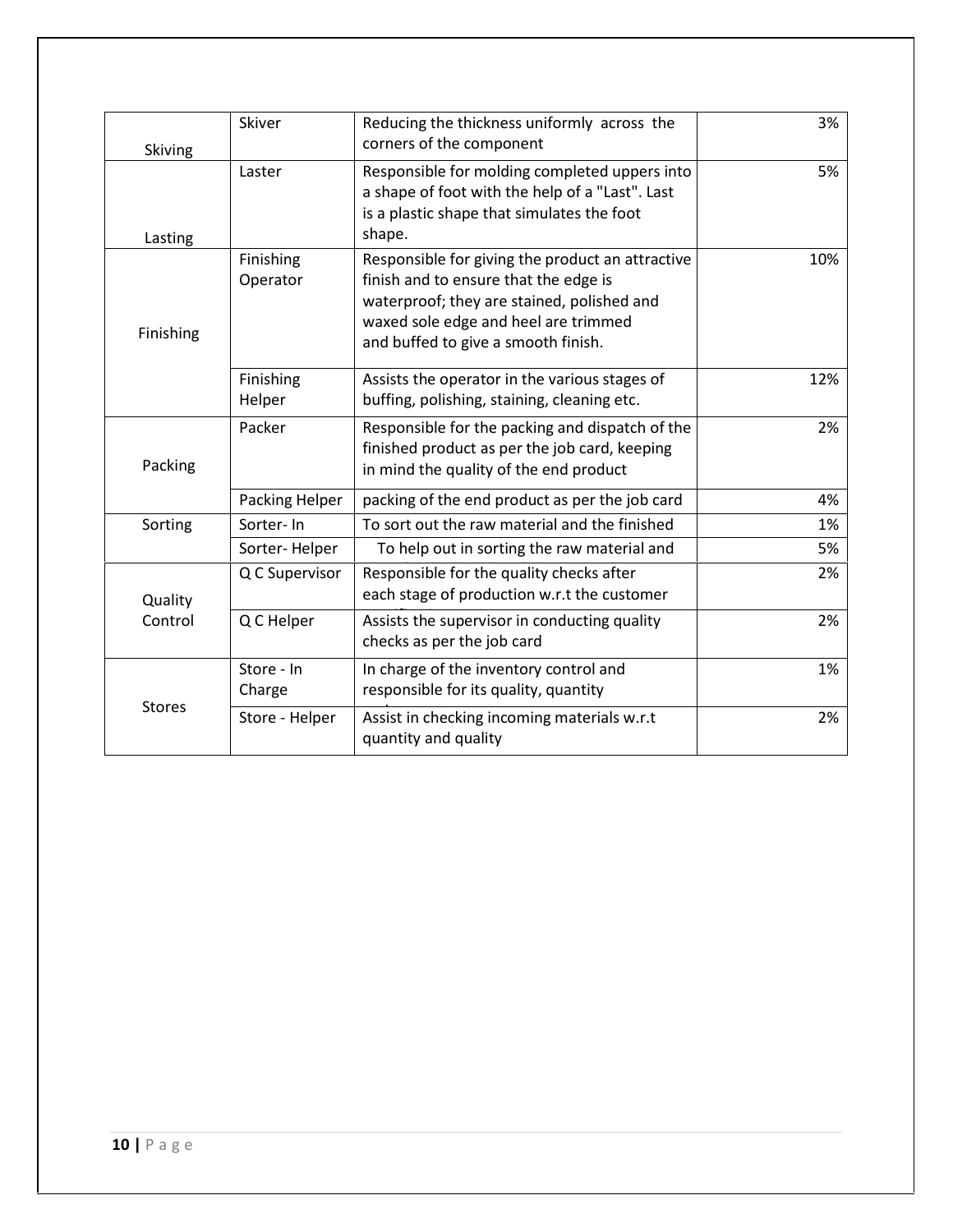| To be<br>To be<br>Mapped<br>Mapped | To be Mapped<br>To be Mapped<br>Pattern<br>٠<br>Designer<br>CAD/CAM<br>٠<br>Operator<br>- Goods<br>(Phase II)<br>CAD/CAM<br>٠<br>Operator -<br>Garments<br>(Phase II) | To be Mapped<br>To be Mapped<br>Quality<br>Control<br>Supervisor<br>Quality<br>$\bullet$<br>Control<br>Inspector(Ph<br>ase II) | <b>Head Production</b><br>Plant Manager<br>$\bullet$<br>Plant Supervisor<br>$\bullet$<br><b>Supervisor Upper Making</b><br>$\bullet$<br><b>Supervisor Bottom Making</b><br>٠<br><b>Supervisor Finishing</b><br>٠<br>Sorter in Charge<br>٠<br>Store In Charge<br>$\bullet$<br>Cutting Operator -by hand and<br>$\bullet$<br>machine (Phase I)<br><b>Buffer-Lamping and Embossing</b><br>$\bullet$                                                                                                                                                                                                                                                                      |
|------------------------------------|-----------------------------------------------------------------------------------------------------------------------------------------------------------------------|--------------------------------------------------------------------------------------------------------------------------------|-----------------------------------------------------------------------------------------------------------------------------------------------------------------------------------------------------------------------------------------------------------------------------------------------------------------------------------------------------------------------------------------------------------------------------------------------------------------------------------------------------------------------------------------------------------------------------------------------------------------------------------------------------------------------|
|                                    |                                                                                                                                                                       |                                                                                                                                |                                                                                                                                                                                                                                                                                                                                                                                                                                                                                                                                                                                                                                                                       |
|                                    |                                                                                                                                                                       |                                                                                                                                |                                                                                                                                                                                                                                                                                                                                                                                                                                                                                                                                                                                                                                                                       |
|                                    |                                                                                                                                                                       |                                                                                                                                |                                                                                                                                                                                                                                                                                                                                                                                                                                                                                                                                                                                                                                                                       |
|                                    |                                                                                                                                                                       |                                                                                                                                |                                                                                                                                                                                                                                                                                                                                                                                                                                                                                                                                                                                                                                                                       |
|                                    |                                                                                                                                                                       |                                                                                                                                |                                                                                                                                                                                                                                                                                                                                                                                                                                                                                                                                                                                                                                                                       |
|                                    |                                                                                                                                                                       |                                                                                                                                | (Phase I)<br>Final Stitching (Phase II)<br>$\bullet$<br>Sample Maker (Phase II)<br>$\bullet$<br>Skiving Operator (Phase II)<br>$\bullet$<br>Pattern Cutter (Phase II)<br>$\bullet$<br>Final Stitching (Phase II)<br>$\bullet$<br>Skiving Operator (Phase II)<br>$\bullet$<br>Pattern Cutter (Phase II)<br>$\bullet$<br><b>Gluing Helper</b><br>$\bullet$<br>Edge Ink Operator<br>$\bullet$<br>Folding operator<br>$\bullet$<br>Master-Craftsmen<br>Attaching/Fitter<br>$\bullet$<br>Stitcher Embroider<br>$\bullet$<br>Final Assembly or Finishing<br>$\bullet$<br>Checkers<br>$\bullet$<br>Packers<br>$\bullet$<br><b>Tree Strainers Hand Assembler</b><br>$\bullet$ |
|                                    |                                                                                                                                                                       | <b>Quality Control</b><br>Helper                                                                                               | $\bullet$<br><b>Helper-Finishing Operations</b><br>(Phase I)<br>Helper - Marking/ Embossing<br>$\bullet$<br>(Phase I)<br>Helper- Ironing (Phase I)<br>$\bullet$<br>Helper - Parts Making (Phase I)<br>$\bullet$<br>Helper- Pasting (Phase I)<br>$\bullet$<br>Helper- Fitter/Semi Fitter                                                                                                                                                                                                                                                                                                                                                                               |
| $11$   P a g e                     |                                                                                                                                                                       |                                                                                                                                |                                                                                                                                                                                                                                                                                                                                                                                                                                                                                                                                                                                                                                                                       |

#### **Occupational Mapping in detail for Leather Goods & Garments**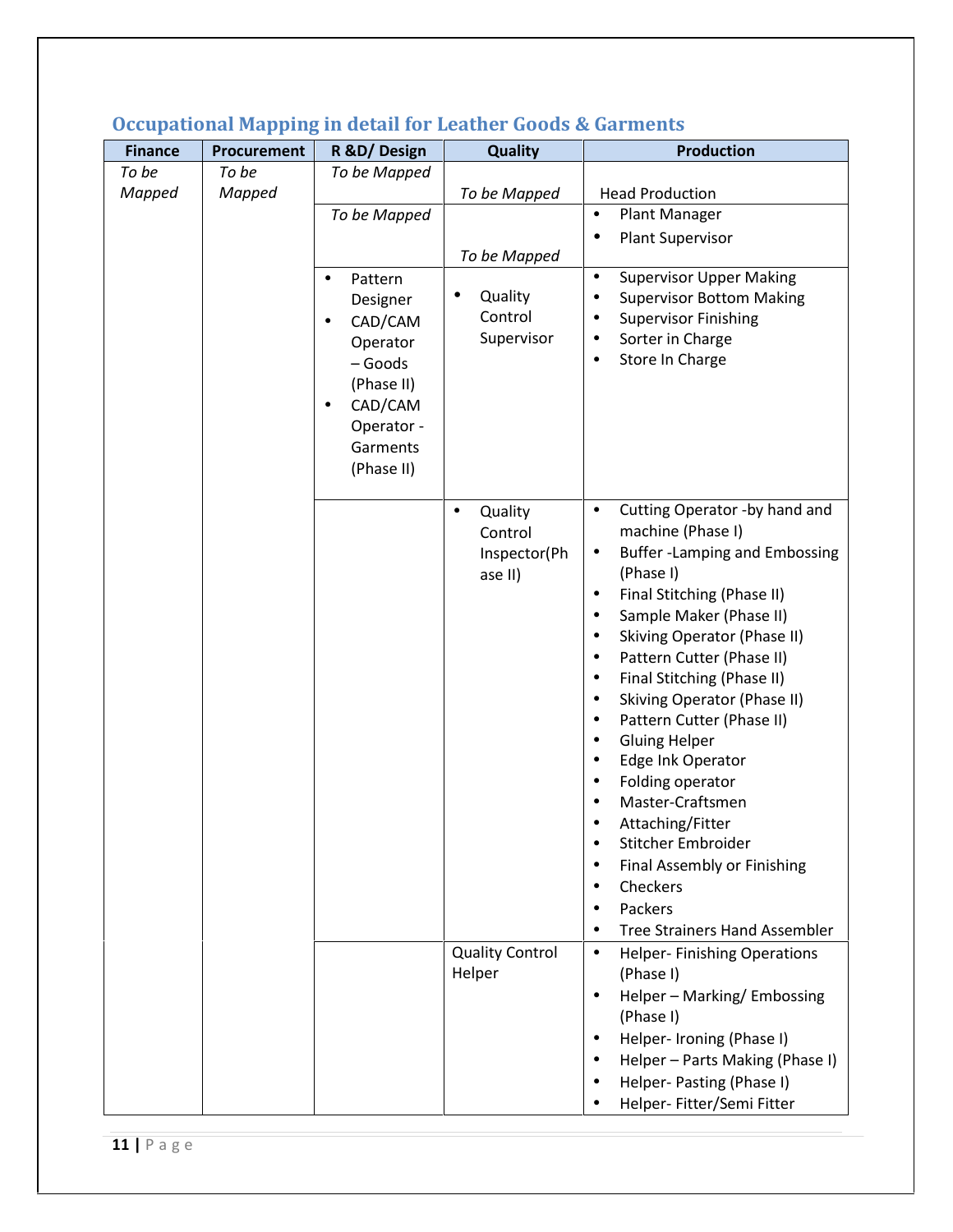|               | (Phase I)                             |
|---------------|---------------------------------------|
|               | Helper-Decoration (Phase I)           |
| Saddle Making | Harness Maker (Phase II)<br>$\bullet$ |
| Inspector     | Saddle Maker (Phase II)               |
|               | Stitcher - Saddlery (Phase II)        |
|               | Leather Cutter-Saddlery               |

| <b>Occupation</b> | <b>Suggested Roles</b>                                | <b>Job Summary</b>                                                                                                                                 | % of<br>workforce in the role |
|-------------------|-------------------------------------------------------|----------------------------------------------------------------------------------------------------------------------------------------------------|-------------------------------|
| Cutting           | <b>Cutter Operator</b><br>(using clicking<br>machine) | Performs various cutting operations such<br>as leather cutting, lining cutting and re<br>cutting, splitting, skiving                               | 10%                           |
|                   | Helper - Multi<br>Skilled                             | Assists in cutting operations, Stitching<br>operation, cleaning operation, moving<br>parts from one plane to another                               | 15%                           |
| Gluing            | <b>Gluing Helper</b>                                  | Glues required area                                                                                                                                | 6%                            |
| Edging            | Edge Ink<br>Operator                                  | Does colouring of the edges of the product<br>using colored chemicals                                                                              | 6%                            |
| <b>Buffing</b>    | <b>Buffer (Lamping</b><br>and Embossing)              | Give shine to the leather and embossing<br>customer logo                                                                                           | 2%                            |
| Folding           | Folding operator                                      | i. Straight Folding<br>ii. Wave construction<br>iii. Raw edge construction<br>iv. Turn on turn construction<br>v. Folding construction             | 5%                            |
|                   | Master-<br>Craftsmen                                  | Preparing the sample piece before<br>production activities                                                                                         | 1%                            |
|                   | Sample Maker                                          | Preparing the parts to the sample                                                                                                                  | 2%                            |
|                   | <b>Button Maker</b>                                   | <b>Buttoning of garments</b>                                                                                                                       | 2%                            |
|                   | Attaching/Fitter                                      | Attaching the various components as per<br>the specification                                                                                       | 6%                            |
|                   | Helper-<br>fitter/Semi Fitter                         | To assist fitter                                                                                                                                   | 5%                            |
| Stitching         | Stitcher<br>Embroider                                 | Embroiders various designs on fabric or<br>garments by machines. Selects size and<br>colour of thread and amounts bobbins of<br>thread or machine. | 10%                           |
|                   | <b>Final Stitching</b>                                | Performs stitching of visible areas. Should<br>be perfect as even small irregularities will<br>lead to rejection                                   |                               |
|                   | Helper - Gloves                                       | Uses turning tool, hammer to give shape<br>to the gloves                                                                                           | 2%                            |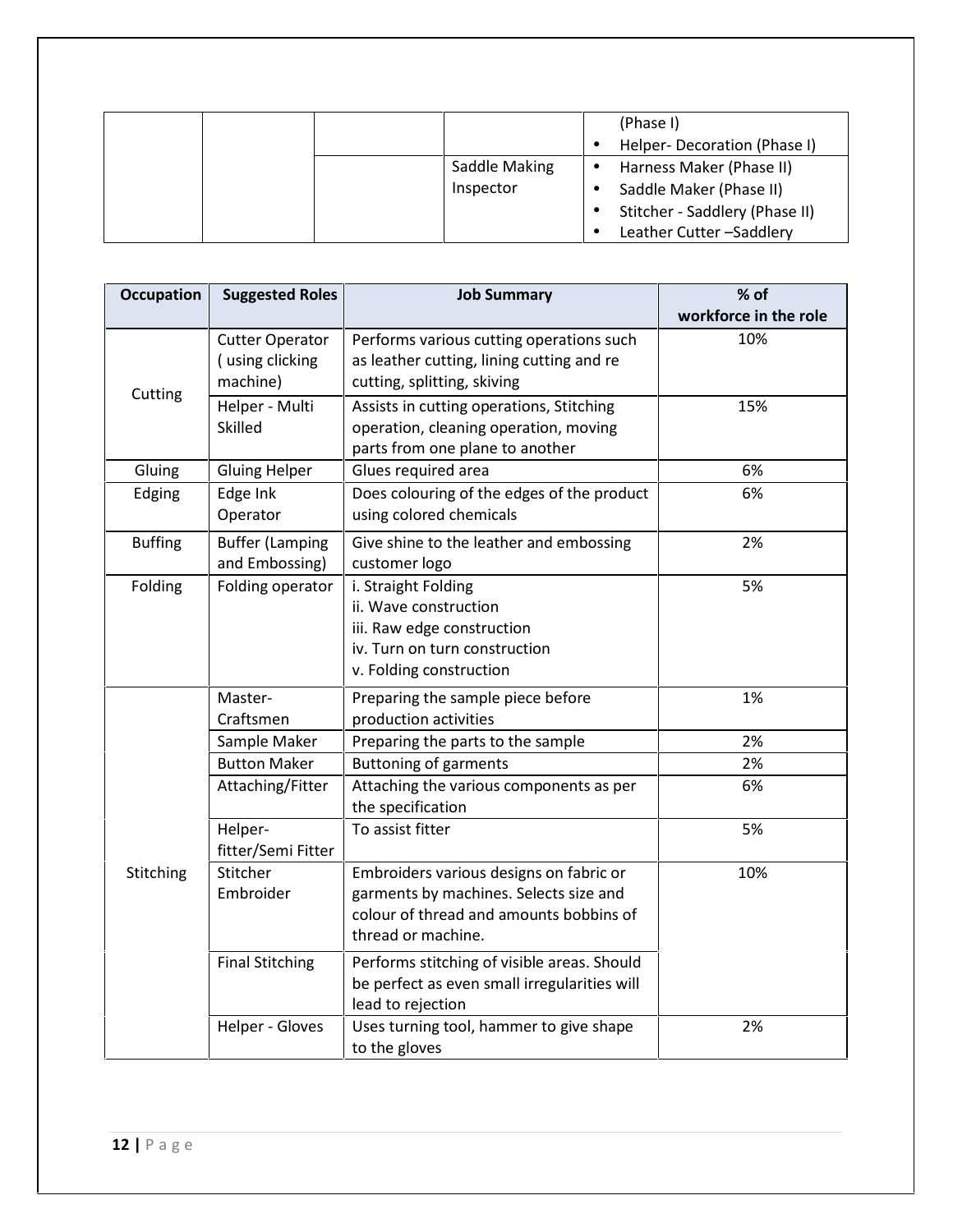| Finishing          | <b>Final Assembly</b><br>or Finishing | Performs finishing activities such as<br>trimming, repair minor damages, enhance<br>appearance of the product                                                                                                                                                                                                                            | 15%       |
|--------------------|---------------------------------------|------------------------------------------------------------------------------------------------------------------------------------------------------------------------------------------------------------------------------------------------------------------------------------------------------------------------------------------|-----------|
| Checking           | Checkers                              | Conduct visual and or physical inspection<br>(for ex wear gloves and check the fit) of<br>the products to check for quality. Check<br>raw materials as well for colour fastness,<br>softness and flay cuts. Checking the<br>quality of the in line and finished goods.<br>Finding and eliminating the root causes of<br>quality failures | 2%        |
| Packing            | Packers                               | Performs packing of the final product as<br>per specifications such as number of<br>products in each cartoon, pasting the                                                                                                                                                                                                                | 2%        |
|                    | Helper-Packing                        | Assist in packing activities                                                                                                                                                                                                                                                                                                             | 3%        |
| Storing            | Store - Helper                        | Assist in checking incoming materials w.r.t<br>quantity and quality                                                                                                                                                                                                                                                                      | 2%        |
| Quality<br>Control | Q C Supervisor                        | Responsible for the quality checks after<br>each stage of production w.r.t the<br>customer specifications                                                                                                                                                                                                                                | 2%        |
|                    | Q C Helper                            | Assists the supervisor in conducting<br>quality checks as per the job card                                                                                                                                                                                                                                                               | 2%        |
|                    | Harness Maker                         | Responsible for cutting, assembling and<br>joining of components of harnesses as per<br>specification                                                                                                                                                                                                                                    |           |
|                    | Saddle Maker                          | Responsible for cutting, assembling and<br>joining of components of saddles as per<br>specification                                                                                                                                                                                                                                      |           |
| Saddlery           | Leather Cutter                        | Responsible for cutting the saddle<br>components                                                                                                                                                                                                                                                                                         | <b>NA</b> |
|                    | Stitcher                              | Responsible for stitching the saddle<br>components                                                                                                                                                                                                                                                                                       |           |
|                    | Helper                                | Help in saddlery operations                                                                                                                                                                                                                                                                                                              |           |
|                    | <b>Tree Strainers</b>                 | Tree strainer preparer                                                                                                                                                                                                                                                                                                                   |           |
|                    | Hand Assembler                        | Assembler of parts through hand                                                                                                                                                                                                                                                                                                          |           |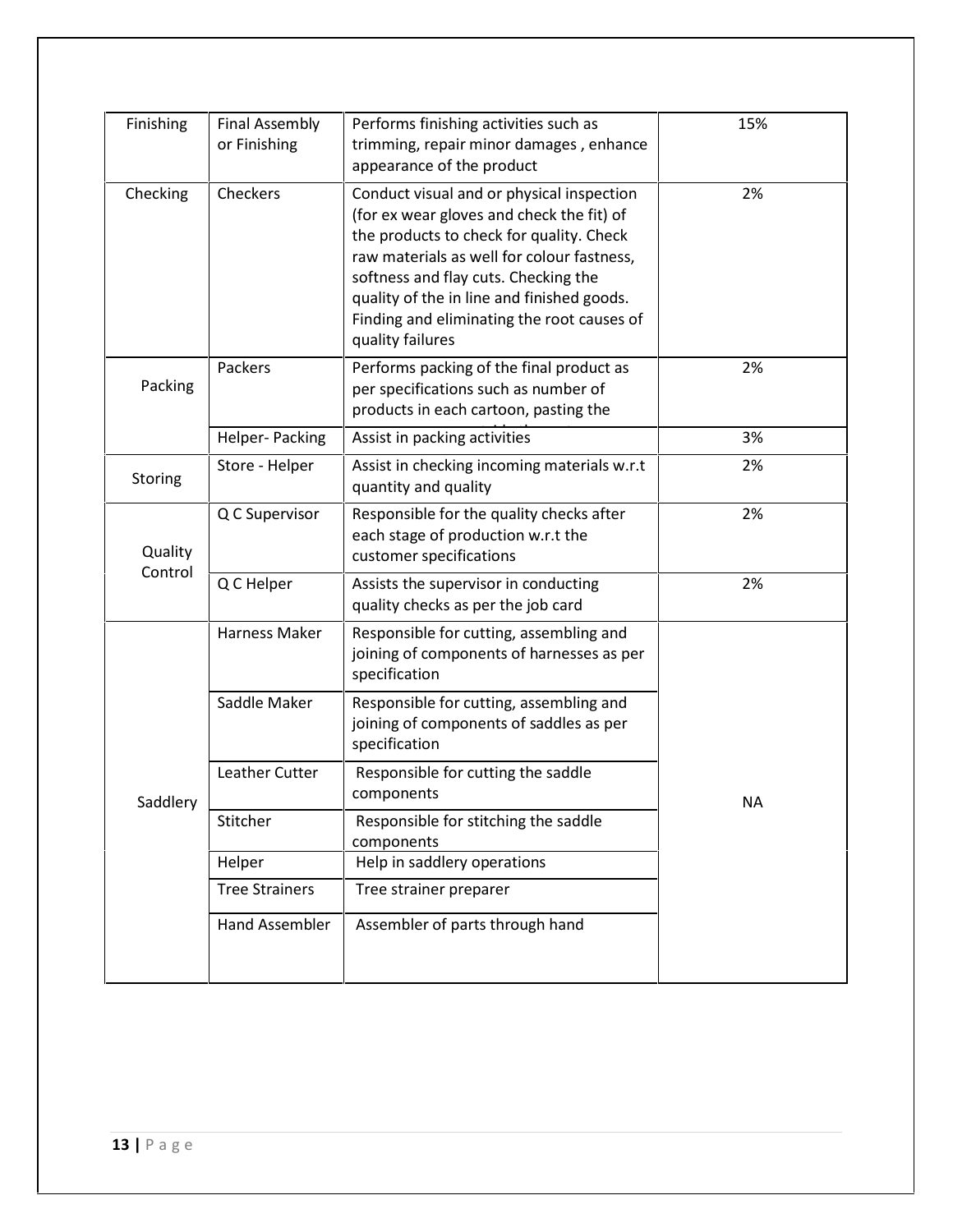### **Shortlisted Job Roles within the Sector & Sub Sectors Phase I**

| <b>Segments</b>            | <b>Job Roles</b>                                                                                                |
|----------------------------|-----------------------------------------------------------------------------------------------------------------|
|                            | <b>Buffing Operator</b>                                                                                         |
|                            | <b>Fleshing Operator</b>                                                                                        |
|                            | Drum Operator (Soaking, Liming, Pickling, Tanning)                                                              |
|                            | Splitting Operator + Sammying operator                                                                          |
|                            | <b>Shaving Operator</b>                                                                                         |
| <b>Finished Leather</b>    | Post tanning machine operator (Staking Operator, De-dusting<br>Operator, Embossing Operator /pressing operator) |
|                            | Helper - Wet Operations (Multi Skilled)                                                                         |
|                            | Helper - Finishing operation                                                                                    |
|                            | Helper - Dry Operation                                                                                          |
|                            | <b>Stitching Operator</b>                                                                                       |
| <b>Leather Goods &amp;</b> | Cutter Operator (both hand and machine)                                                                         |
| <b>Garments</b>            | <b>Helper - Parts Making</b>                                                                                    |
|                            | <b>Finishing Helper</b>                                                                                         |
|                            | Stitching Operator - including Back stitching                                                                   |
| <b>Footwear</b>            | Pre-assembly operator (Splitter, folding, pasting, basic<br>decoration, assembler)                              |
|                            | <b>Skiving Operator (machine)</b>                                                                               |
|                            | Lasting operator (machine)                                                                                      |
|                            | Cutter                                                                                                          |
|                            | Helper - Bottom Making                                                                                          |
|                            | Helper - Upper Making                                                                                           |
|                            | Helper - Finishing operation                                                                                    |
|                            | Moulder                                                                                                         |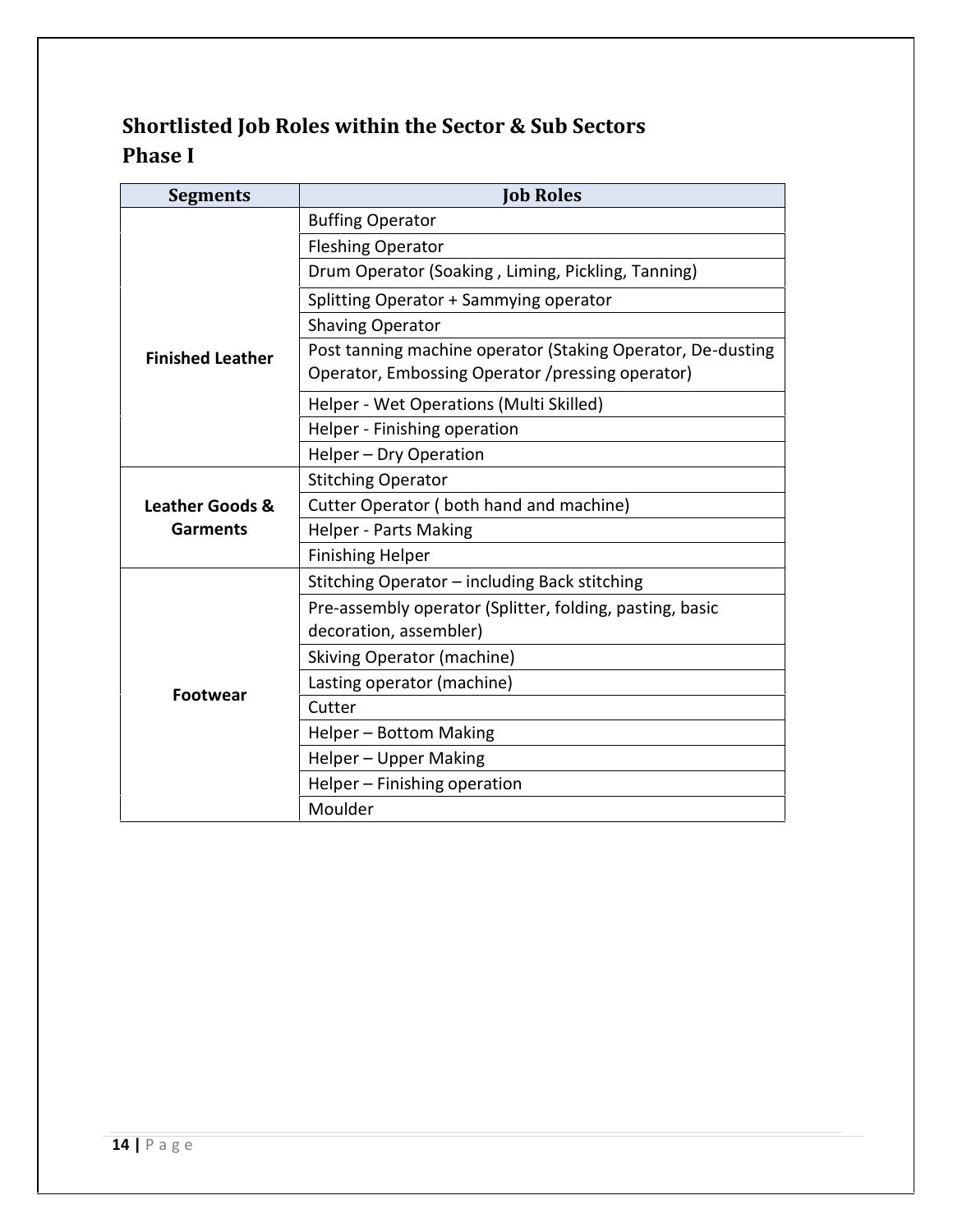## **Phase II**

| <b>Segments</b>          | <b>Job Roles</b>                                      |  |
|--------------------------|-------------------------------------------------------|--|
|                          | Scudder (Machine)                                     |  |
|                          | <b>Setting Operator</b>                               |  |
| <b>Finished Leather</b>  | <b>Glazing Operator</b>                               |  |
|                          | Finisher operator (Roller Coater, machine spray, Hand |  |
|                          | Spray)                                                |  |
|                          | Finisher - post -lasting                              |  |
|                          | Laster (By Hand)                                      |  |
|                          | Heel attacher and compresser(ladies shoe)             |  |
|                          | Skiver (by hand)                                      |  |
|                          | leather sole manufacturing - Heel Builder             |  |
|                          | Pattern Cutter                                        |  |
| <b>Footwear</b>          | Line Supervisor                                       |  |
|                          | <b>Quality Control inspector</b>                      |  |
|                          | Product Developer                                     |  |
|                          | Store In Charge                                       |  |
|                          | <b>CAD CAM Operator</b>                               |  |
|                          | Sample Maker                                          |  |
|                          | Moulding Supervisor (Non-Leather)                     |  |
|                          | Quality Control Inspector (Non- Leather)              |  |
|                          | <b>Skiving Operator (Machine)</b>                     |  |
|                          | Pattern Cutter                                        |  |
|                          | Quality Control inspector                             |  |
|                          | Sample Maker                                          |  |
| <b>Leather Goods and</b> | CAD CAM Operator goods                                |  |
| <b>Garments</b>          | <b>CAD CAM Operator garments</b>                      |  |
|                          | Saddlery - Maker                                      |  |
|                          | Saddlery - Harness maker                              |  |
|                          | Saddlery - Quality Control Inspector                  |  |
|                          | Saddlery - Stitching                                  |  |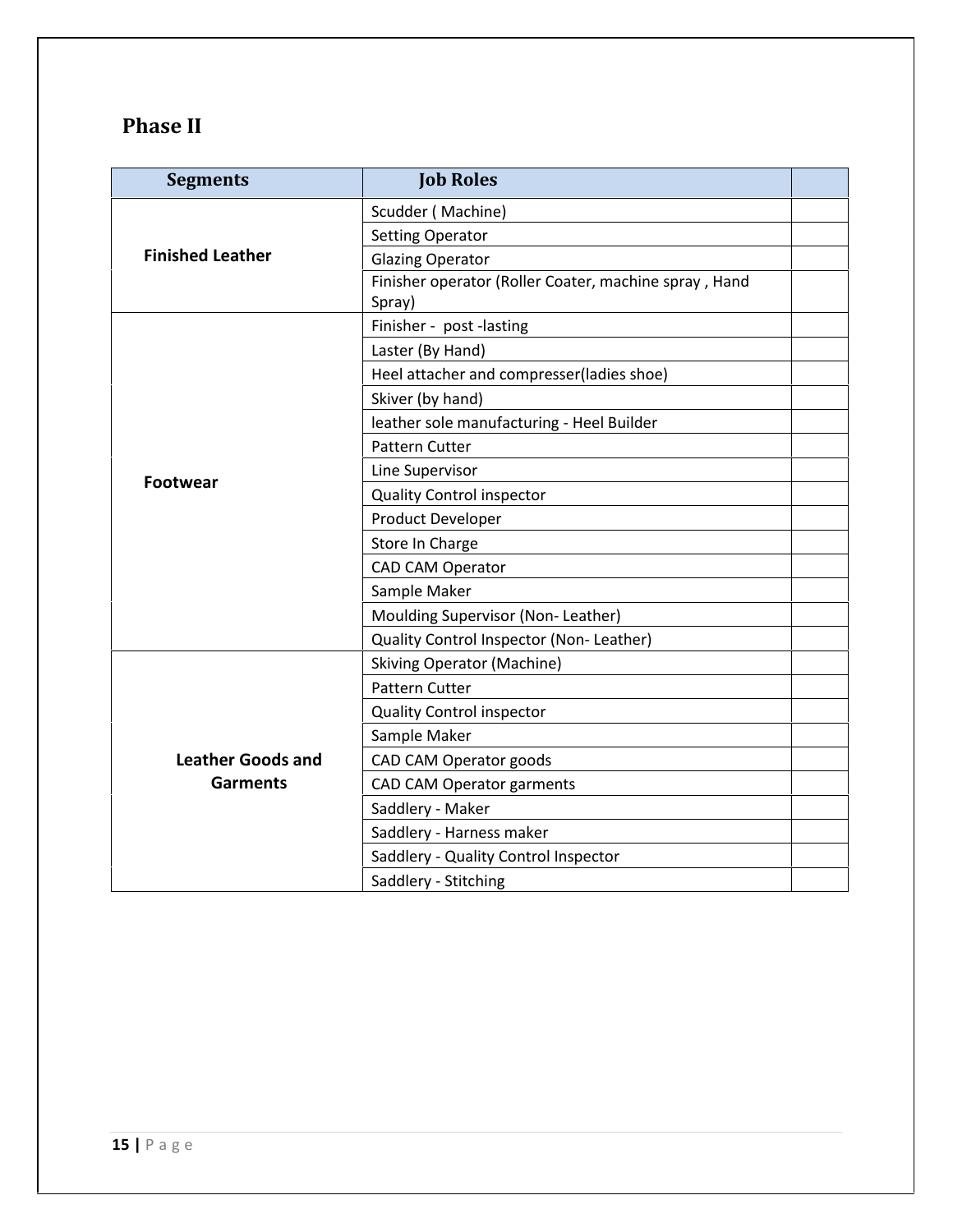# **Job Role Alignment to Level Descriptor**

#### **Phase I**

| <b>NSQF Level</b>      | <b>Segment</b>                      | <b>Job Role</b>                    |
|------------------------|-------------------------------------|------------------------------------|
|                        | <b>Finished Leather</b><br>Footwear | <b>Buffing Operator</b>            |
|                        |                                     | Drum Operator                      |
|                        |                                     | <b>Fleshing Operator</b>           |
|                        |                                     | Post Tanning Machine Operator      |
|                        |                                     | <b>Shaving Operator</b>            |
|                        |                                     | Splitting & Sammying Operator      |
|                        |                                     | Cutter                             |
| <b>NSQF Level - 4</b>  |                                     | Lasting Operator                   |
|                        |                                     | <b>Moulding Operator</b>           |
|                        |                                     | Pre-Assembly Operator - Upper      |
|                        |                                     | Making                             |
|                        |                                     | <b>Skiving Operator</b>            |
|                        |                                     | <b>Stitching Operator</b>          |
|                        | <b>Goods &amp; Garments</b>         | Cutter                             |
|                        |                                     | Stitcher                           |
| <b>NVEQF Level - 2</b> | <b>Finished Leather</b>             | <b>Helper- Dry Operations</b>      |
|                        |                                     | <b>Helper-Finishing Operations</b> |
|                        |                                     | <b>Helper- Dry Operations</b>      |
|                        | Footwear                            | <b>Helper- Bottom Making</b>       |
|                        |                                     | Helper- Upper Making               |
|                        |                                     | Helper-Finishing                   |
|                        |                                     | Helper-Finishing                   |
|                        | <b>Goods &amp; Garments</b>         | <b>Helper - Parts Making</b>       |